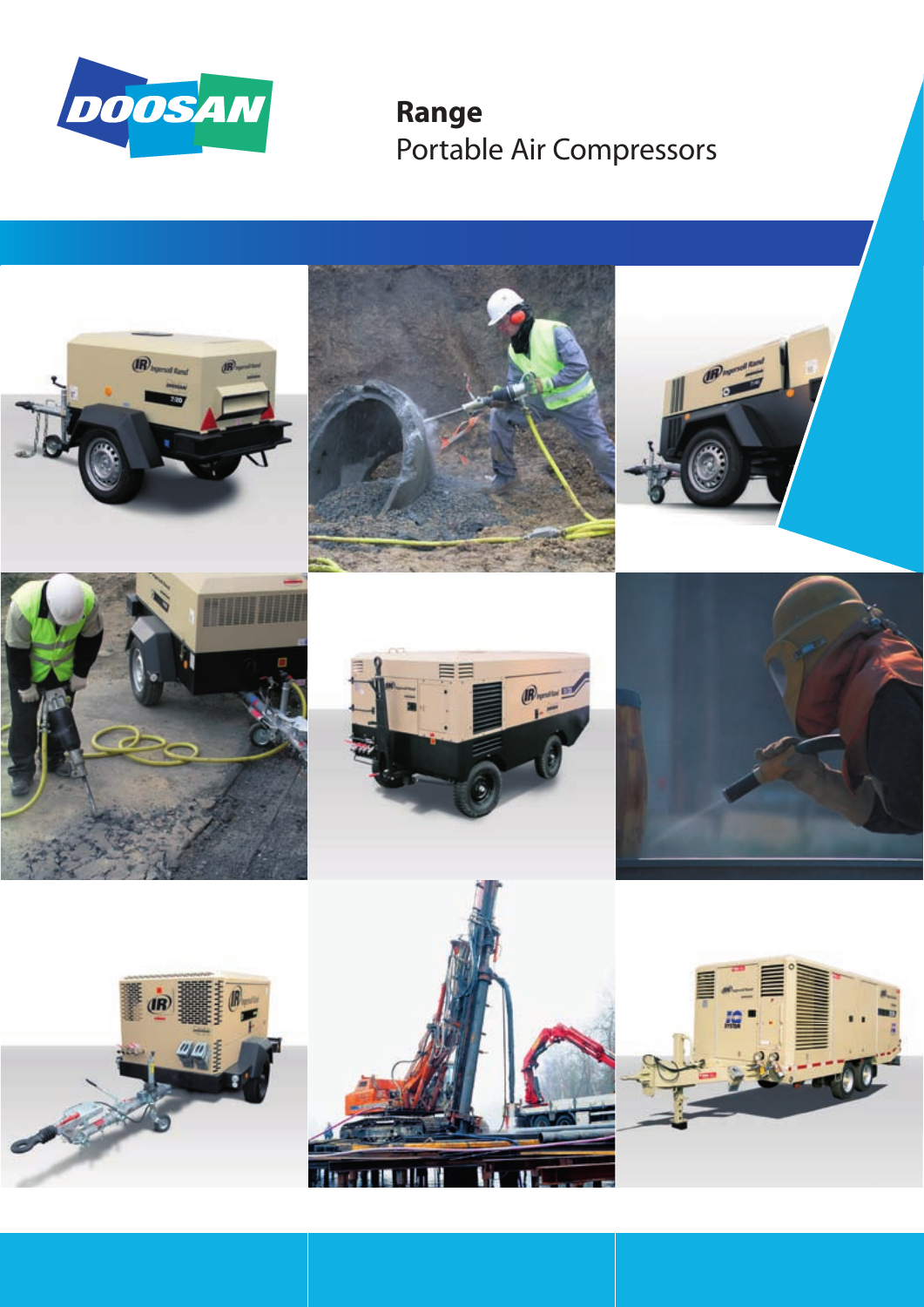## **Portable Air Compressors Performance you can trust**

Doosan Infracore Portable Power (DIPP) is proud to present its complete line of CE compliant portable compressors: 24 different models, with **free air deliveries** between 2 and 45m<sup>3</sup>/min and operating pressures between 7 and 25 bar. Each DIPP compressor is "built to be used" offering the highest level of durability, productivity and serviceability This proven reliability and retained value makes a DIPP compressor a wise investment in today's competitive environment.















### **High Ambient capability**

All CE compliant models have an LAT value of 46°C. For applications in hot climates outside the CE territory, the High Ambient option offers an LAT of 52°C

### **Large fuel tank capacity**

Well-positioned fuel tanks with large filler size, limiting fuel spillage risk.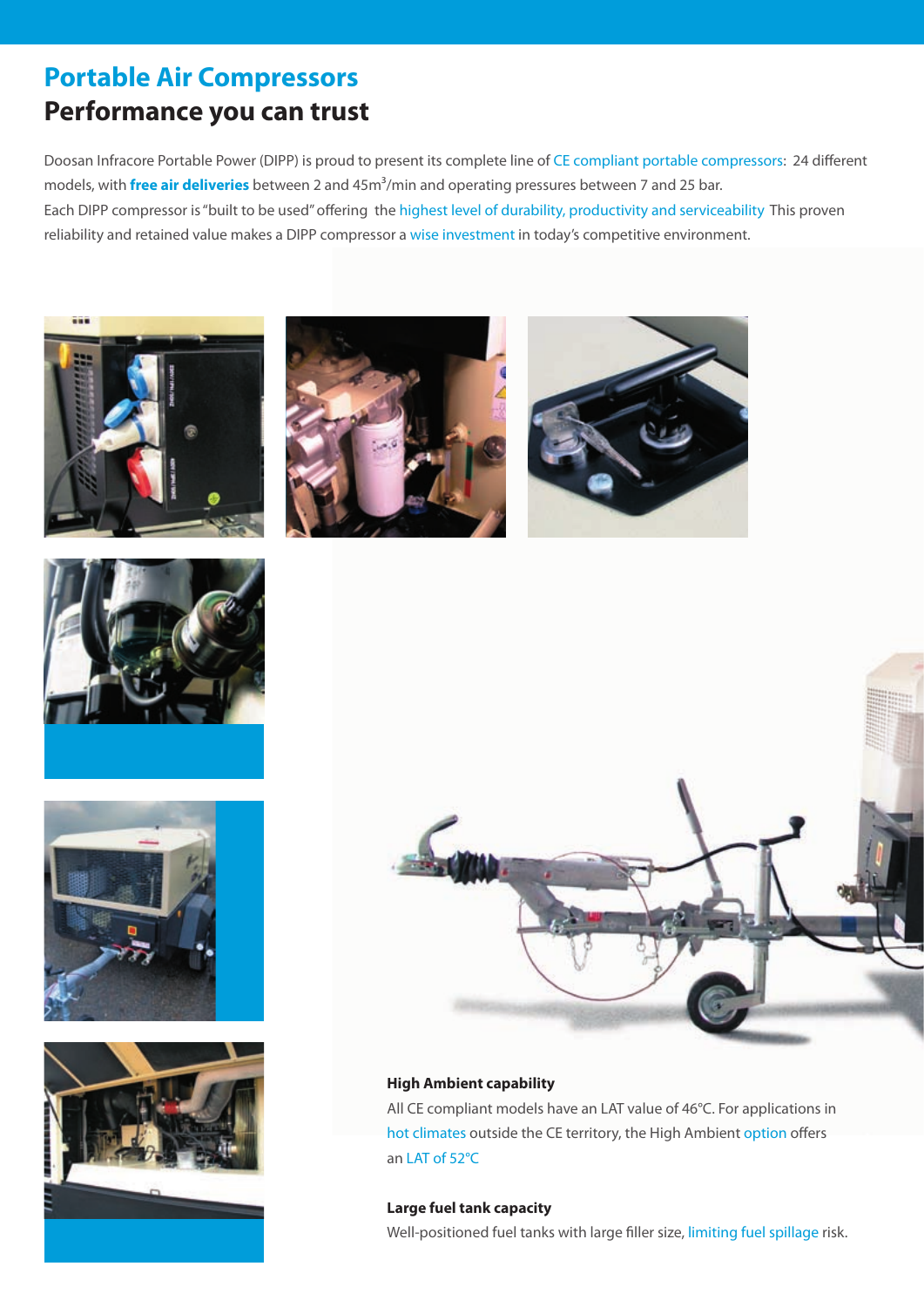



#### **Serviceability & internal accessibility**

Serviceability is excellent, with easy access to all maintenance points. All areas have been carefully designed for ease of inspection, maintenance and repair. Service intervals for different compressor components have been rationalized to reduce associated costs for the customer and increase utilization in the plant hire industry.

#### **Security**

Features include a lockable canopy and lockable steel instrument panel cover. In addition, a folding lift bail reduces the risk of theft by keeping the lifting eye within the compressor enclosure.





#### **Modular design and flexibility**

Highly modular design allows optional equipment to be added easily. The wide range of options available allow the machines to be adapted to the specific application, such as fitting of an aftercooler system for abrasive blasting, to a personal paint scheme in the customer's livery.









#### **Easy to operate**

DIPP compressors have an intuitive, simple key-start sequence. Ideal for rental companies because of the reduced risk of machine abuse by untrained operators. The user-friendly control panel offers an open layout of instruments and warning indicators.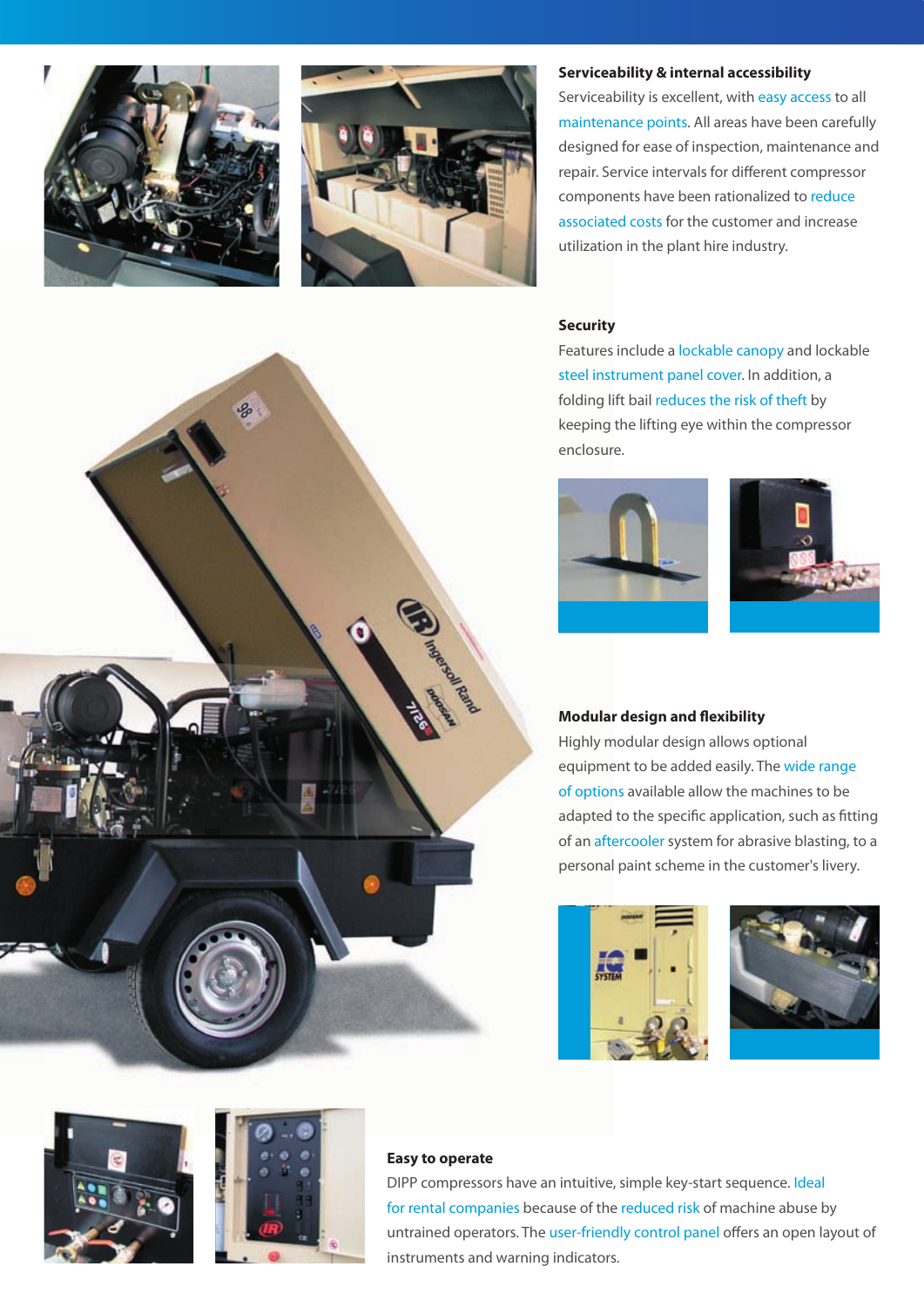## **Portable Air Compressors Specifications**



| <b>Model</b>                                                 |                           | 7/20             | 7/26E                    | 7/31E                   | 7/41             | 7/51           | 7/7               |
|--------------------------------------------------------------|---------------------------|------------------|--------------------------|-------------------------|------------------|----------------|-------------------|
| <b>COMPRESSOR</b>                                            |                           |                  |                          |                         |                  |                |                   |
| Free air delivery                                            | m <sup>3</sup> /min (cfm) | 2.0(70)          | 2.5(88)                  | 3.0(105)                | 4.0(141)         | 5.0 (176)      | 7.1(2)            |
| Rated operating pressure                                     | $\vert$ bar (psi)         | 7 (100)          | 7 (100)                  | 7 (100)                 | 7 (100)          | 7 (100)        | 7.0(1)            |
| Maximum allowable pressure                                   | $\vert$ bar (psi)         | 8.6 (125)        | 8.6 (125)                | 8.6 (125)               | 8.6(125)         | 8.6 (125)      | 8.6(1)            |
| Safety valve setting                                         | $\vert$ bar (psi)         | 10 (145)         | 10 (145)                 | 10 (145)                | 10 (145)         | 10 (145)       | 10.0 <sub>0</sub> |
| ENGINE                                                       |                           |                  |                          |                         |                  |                |                   |
| Make                                                         |                           | Kubota           | Ingersoll Rand           | Ingersoll Rand          | Ingersoll Rand   | Ingersoll Rand | Ingersol          |
| Model                                                        |                           | 3IRJ5N           | 3IRH2NS                  | 3IRH8N                  | 4IRH8N           | 4IRI8NE-2      | 4IRI              |
| No. of cylinders                                             |                           |                  | $\overline{\phantom{0}}$ | $\overline{\mathbf{3}}$ | 4                | $\overline{4}$ |                   |
| Full load speed                                              | rpm                       | 3000             | 2800                     | 2800                    | 2800             | 2400           | 230               |
| Power                                                        | kW (hp)                   | 17.5 (23.5)      | 21.2(28.5)               | 26.0 (34.8)             | 34.8 (47.0)      | 50.2 (67.3)    | 59.2 (7           |
| Electrical                                                   | volts                     | 12               | 12                       | 12                      | 12               | 12             | $\overline{1}$    |
| Cooling                                                      |                           | water            | water                    | water                   | water            | water          | wat               |
| Fuel tank capacity                                           | litres                    | 26               | 50                       | 50                      | 40               | 50             | $-11$             |
|                                                              |                           |                  |                          |                         |                  |                |                   |
| Air outlets BSPT (British Standard Pipe Thread)              |                           | $2x^{3/4}$ "     | $2x^{3/4}$ "             | $2x^{3/4}$ "            | $2x^{3/4}$ "     | $3x^{3/4}$     | $1x1\frac{1}{4}$  |
| SOUND LEVEL DATA                                             |                           |                  |                          |                         |                  |                |                   |
| Fully compliant to outdoor noise directive 2000/14/EC (2006) | LWa                       | 97               | 98                       | 98                      | 98               | 98             | $\mathbf{Q}$      |
| <b>TYRES</b>                                                 |                           |                  |                          |                         |                  |                |                   |
| Tyre size                                                    |                           | 155R13           | 155R13                   | 155R13                  | 155R13           | 155R13         | 185 R             |
| Number of wheels                                             |                           |                  | $\overline{2}$           | $\overline{2}$          |                  | $\overline{2}$ |                   |
| DIMENSIONS (WITH RUNNING GEAR)                               |                           |                  |                          |                         |                  |                |                   |
| Length (fixed height)                                        | mm                        | 2611             | 2923                     | 2923                    | 3052             | 3457           |                   |
| Length min~max (adjustable height)                           | mm                        | $2695 \sim 2905$ | $3213 \sim 3369$         | $3213 \sim 3369$        | $3322 \sim 3577$ | $3537 - 3827$  | $3806 \sim$       |
| Width                                                        | mm                        | 1272             | 1390                     | 1390                    | 1390             | 1520           | 170               |
| Height                                                       | mm                        | 1130             | 1235                     | 1235                    | 1369             | 1486           | 154               |
| Ground clearance                                             | mm                        | 205              | 220                      | 220                     | 250              | 250            | 25                |
| Weight (net) fixed/adjustable                                | kg                        | 430              | 575 / 590                | 595/610                 | 650/700          | 870 / 920      | 1250/             |
| Weight (working) fixed/adjustable                            | kg                        | 445              | 615/630                  | 635 / 650               | 685 / 735        | 905 / 955      | 1345 /            |
| <b>DIMENSIONS (ON SHIPPING SUPPORT)</b>                      |                           |                  |                          |                         |                  |                |                   |
| Length                                                       | mm                        | 1443             | 1764                     | 1764                    | 1785             | 2128           |                   |
| Width                                                        | mm                        | 940              | 940                      | 940                     | 940              | 1070           | 12 <sub>C</sub>   |
| Height                                                       | mm                        | 930              | 1145                     | 1145                    | 1204             | 1230           | 142               |
| Weight (net)                                                 | kg                        | 385              | 495                      | 515                     | 535              | 760            | 119               |
|                                                              |                           | 400              | 535                      | 555                     | 570              | 795            | <b>129</b>        |
| Weight (working)                                             | kg                        |                  |                          |                         | <b>NA</b>        | <b>NA</b>      | N/                |
| Unbraked running gear - deduct fix/ adj.                     | kg                        |                  | 35/30                    | 35/30                   |                  |                |                   |
| Generator option - add                                       | kg                        | <b>NA</b>        | 53                       | 53                      | 53               | 53             |                   |

\* Or 215/75 R16 \*\* 225/75 R16 for France

## Factory Fitted Option (see table for availability per model)





**Variable height running gear**<br>Feature: Comprehensive running gear configuration with EC lighting requirements on all road tow running gear 7/20 through to 7/170. Benefit: Gives towing height flexibility.



**Less Running Gear - Shipping support** Feature: Temporary metal support to ensure safe transit of the unit to the customer. Benefit: Reduced risk of machine damage.



**Less Running Gear - Pe** Feature: Permanent metal support replacing the running term gear. Benefit: Typically ordered when mounted.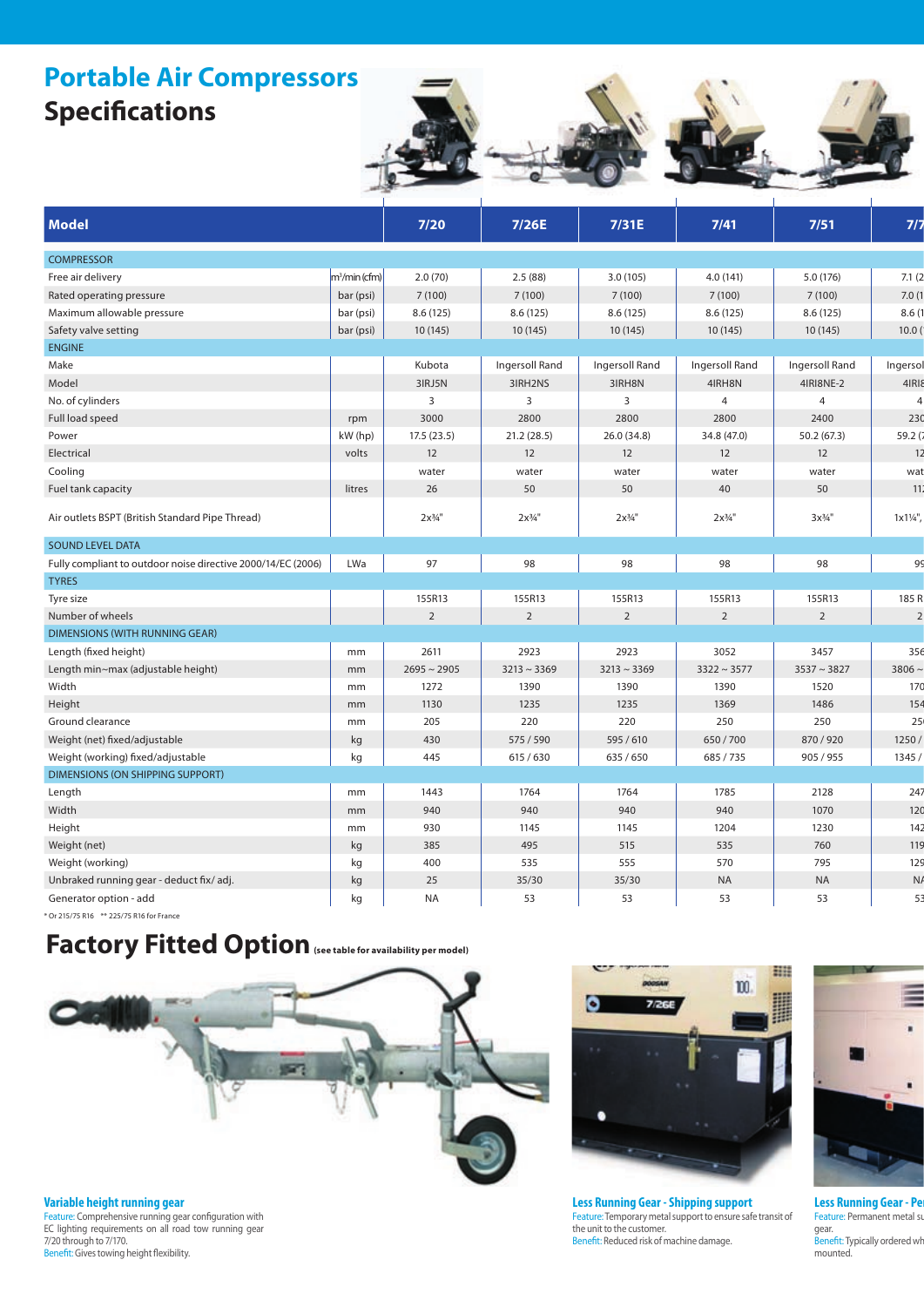





|              | 12/56                      | 14/85          | 10/105           | 9/110                      | 7/120                    | 14/115         | 10/125                                                                                                                                           | 7/170                      | 12/150                      |
|--------------|----------------------------|----------------|------------------|----------------------------|--------------------------|----------------|--------------------------------------------------------------------------------------------------------------------------------------------------|----------------------------|-----------------------------|
|              |                            |                |                  |                            |                          |                |                                                                                                                                                  |                            |                             |
| 50)          | 5.6 (200)                  | 8.5 (300)      | 10.3 (365)       | 10.6 (375)                 | 12.0 (425)               | 11.3 (400)     | 12.7 (450)                                                                                                                                       | 17.0 (600)                 | 14,9 (526)                  |
|              | 12.1(175)                  | 14.0 (200)     | 10.3 (150)       | 8.6 (125)                  | 7.0 (100)                | 14.0 (200)     | 10.3(150)                                                                                                                                        | 7.0 (100)                  | 12 (175)                    |
|              | 13.0 (190)                 | 15.5 (225)     | 12.1 (175)       | 10.3 (150)                 | 8.6 (125)                | 15.5 (225)     | 12.1 (175)                                                                                                                                       | 8.6 (125)                  | 12,7 (184)                  |
| 45)          | 15.0 (217)                 | 17.2 (250)     | 13.8 (200)       | 13.8 (200)                 | 10.3 (150)               | 17.2 (250)     | 13.8 (200)                                                                                                                                       | 12.0 (175)                 | 15 (218)                    |
|              |                            |                |                  |                            |                          |                |                                                                                                                                                  |                            |                             |
| Rand         | Ingersoll Rand             | Ingersoll Rand | Ingersoll Rand   | Ingersoll Rand             | Ingersoll Rand           | Ingersoll Rand | Ingersoll Rand                                                                                                                                   | Ingersoll Rand             | Cummins                     |
| <b>STE</b>   | 4IRI8TE                    | 4IRD5AE        | 4IRD5AE          | 4IRD5AE                    | 4IRD5AE                  | 6IRF8AE        | 6IRF8AE                                                                                                                                          | 6IRF8AE                    | QSB 6,7 FR91440             |
|              | $\overline{4}$             | $\overline{4}$ | $\overline{4}$   | $\overline{4}$             | $\overline{4}$           | - 6            | - 6                                                                                                                                              | 6                          | $6\overline{6}$             |
|              | 2300                       | 2200           | 2200             | 2200                       | 2200                     | 2200           | 2200                                                                                                                                             | 2200                       | 2000                        |
| '9.4)        | 59.2 (79.4)                | 93 (125)       | 93 (125)         | 93 (125)                   | 93 (125)                 | 129 (173)      | 129 (173)                                                                                                                                        | 129 (173)                  | 164 (220)                   |
|              | 12                         | 24             | 24               | 24                         | 24                       | 24             | 24                                                                                                                                               | 24                         | 24                          |
|              | water                      | water          | water            | water                      | water                    | water          | water                                                                                                                                            | water                      | Water                       |
|              | 112                        | 219            | 219              | 219                        | 219                      | 276            | 276                                                                                                                                              | 276                        | 310                         |
| $3x^{3/4}$ " | 1x1¼", 3x¾"                | 1x1¼", 3x¾"    | 1x1¼", 3x¾"      | 1x1¼", 3x¾"                | 1x1¼", 3x¾"              |                | $1x2$ ", $1x1\frac{1}{4}$ ", $2x\frac{3}{4}$ "   $1x2$ ", $1x1\frac{1}{4}$ ", $2x\frac{3}{4}$ "   $1x2$ ", $1x1\frac{1}{4}$ ", $2x\frac{3}{4}$ " |                            | $1x2$ ", $3x1\frac{1}{4}$ " |
|              |                            |                |                  |                            |                          |                |                                                                                                                                                  |                            |                             |
|              | 99                         | 99             | 99               | 99                         | 99                       | 99             | 99                                                                                                                                               | 99                         | 99                          |
|              |                            |                |                  |                            |                          |                |                                                                                                                                                  |                            |                             |
| 14 C         | 185 R14 C                  | 205/75 R16     | 205/75 R16       | 205/75 R16                 | 205/75 R16 *             | 205/75 R17.5   | 205/75 R17.5                                                                                                                                     | 205/75 R17.5 **            | 225/75R16                   |
|              | $\overline{\phantom{a}}$ 2 | $\overline{2}$ | $\overline{2}$   | $\overline{\phantom{a}}$ 2 | $\overline{\phantom{a}}$ | $\overline{2}$ | $\overline{\phantom{a}}$                                                                                                                         | $\overline{\phantom{a}}$ 2 | $\overline{\phantom{a}}$ 2  |
|              |                            |                |                  |                            |                          |                |                                                                                                                                                  |                            |                             |
|              | 3565                       | 4120           | 4120             | 4120                       | 4120                     | 4852           | 4852                                                                                                                                             | 4852                       | 4820                        |
| 4062         | $3806 \sim 4062$           | $4262 - 4478$  | $4262 \sim 4478$ | $4262 \sim 4478$           | $4262 \sim 4478$         | $4793 - 4998$  | $4793 - 4998$                                                                                                                                    | $4793 \sim 4998$           | 4995~5155                   |
|              | 1700                       | 1985           | 1985             | 1985                       | 1985                     | 1985           | 1985                                                                                                                                             | 1985                       | 2130                        |
|              | 1545                       | 1810           | 1810             | 1810                       | 1810                     | 1890           | 1890                                                                                                                                             | 1890                       | 2135                        |
|              | 250                        | 250            | 250              | 250                        | 250                      | 250            | 250                                                                                                                                              | 250                        | 293                         |
| 1290         | 1250 / 1290                | 1935/1965      | 1935/1965        | 1935 / 1965                | 1935 / 1965              | 2570 / 2650    | 2570 / 2650                                                                                                                                      | 2570 / 2650                | 2513/2572                   |
| 1385         | 1345 / 1385                | 2121 / 2151    | 2121 / 2151      | 2121 / 2151                | 2121 / 2151              | 2770 / 2850    | 2770 / 2850                                                                                                                                      | 2770 / 2850                | 2763/2824                   |
|              |                            |                |                  |                            |                          |                |                                                                                                                                                  |                            |                             |
|              | 2475                       | 2675           | 2675             | 2675                       | 2675                     | 3122           | 3122                                                                                                                                             | 3122                       | 3350                        |
|              | 1200                       | 1380           | 1380             | 1380                       | 1380                     | 1550           | 1550                                                                                                                                             | 1550                       | 1590                        |
|              | 1427                       | 1400           | 1400             | 1400                       | 1400                     | 2055           | 2055                                                                                                                                             | 2055                       | 1700/2130                   |
|              | 1196                       | 1660           | 1660             | 1660                       | 1660                     | 2420           | 2420                                                                                                                                             | 2420                       | 2233                        |
|              | 1296                       | 1830           | 1830             | 1830                       | 1830                     | 2745           | 2745                                                                                                                                             | 2745                       | 2483                        |
|              | <b>NA</b>                  | <b>NA</b>      | <b>NA</b>        | <b>NA</b>                  | <b>NA</b>                | <b>NA</b>      | <b>NA</b>                                                                                                                                        | <b>NA</b>                  | <b>NA</b>                   |
|              | 53                         | <b>NA</b>      | <b>NA</b>        | <b>NA</b>                  | <b>NA</b>                | <b>NA</b>      | <b>NA</b>                                                                                                                                        | <b>NA</b>                  | <b>NA</b>                   |



**Less Running Gear - Permanent mount FINATIONS THEATS**<br>Ipport replacing the running en the machine is to be truck



**Single colour paint and laser etching option for canopy** Feature: Upper enclosure to customer colour.

Benefit: Allows customer specific livery and reduces the risk of theft.



**Jockey wheel** Feature: All units have a jockey wheel as standard. (Except 7/20, not required on 9/270 through to 21/215). Benefit: Helps on-site manoeuvrability.



**Lubricator** Feature: An in-built lubricator option helps to oil downstream pneumatic tools. It is available up to the 7/170, excluding the 14/115 and 10/125. Benefit: Increases tool reliability and life.



**Wheel chocks**<br>Feature: 2 Whee enclosure. Benefit: A legal re help prevent mac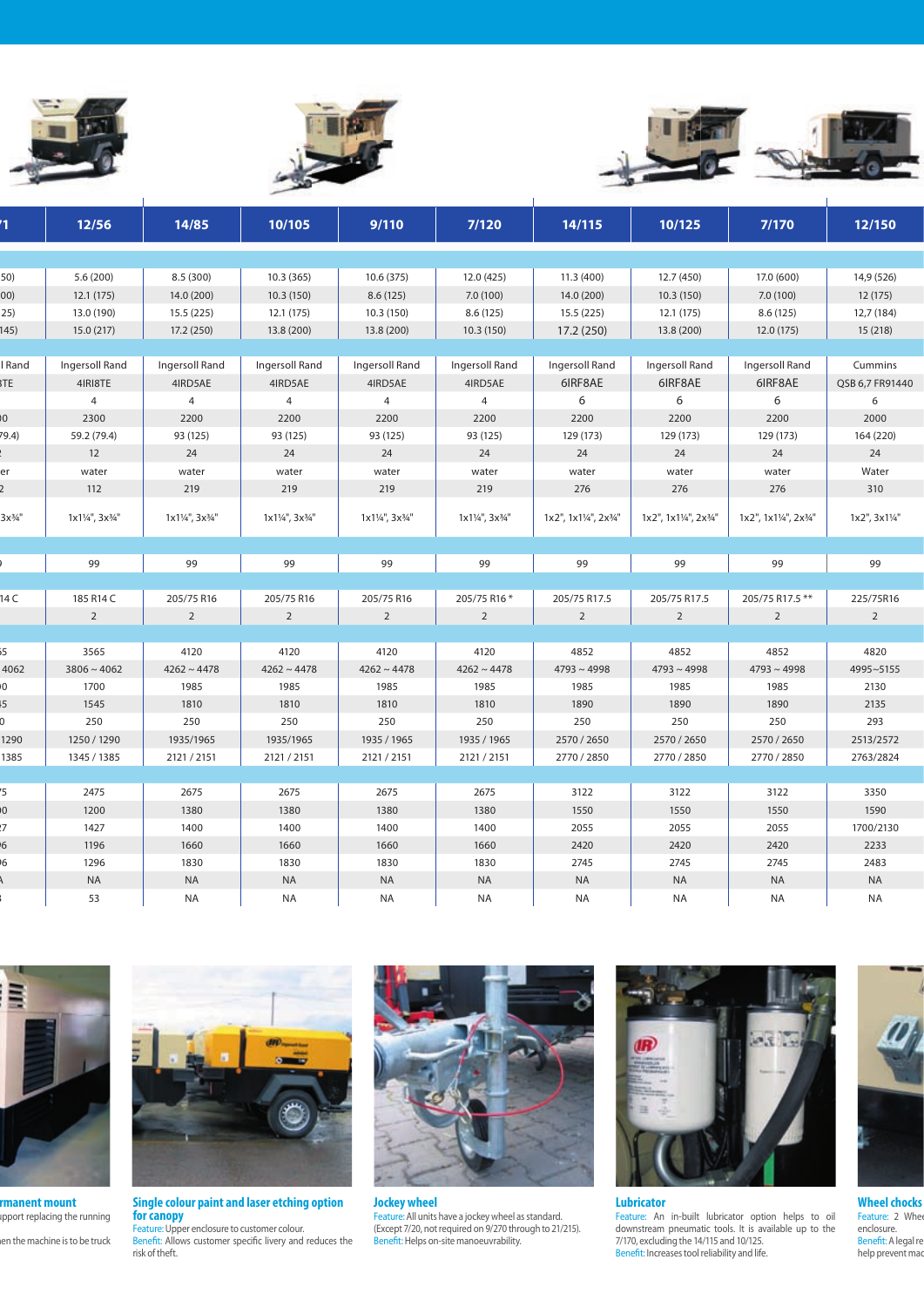





| 27.0 (950)<br>23.5 (825)<br>23.5 (825)<br>30.3 (1070)<br>33.1 (1170)<br>30.0 (1060)<br>21.5 (750)<br>36.8 (1300)<br>45.3 (1600)<br>25 (365)<br>8.6 (125)<br>8.6(125)<br>12.0 (175)<br>17.2 (250)<br>21.0 (300)<br>10.3 (150)<br>10.3 (150)<br>25 (365)<br>25.9 (375)<br>13.8 (200)<br>19 (275)<br>22.8 (330)<br>12.1 (175)<br>25.9 (375)<br>10.3 (150)<br>10.3 (150)<br>12.1 (175)<br>29.3 (425)<br>29.3 (425)<br>15.0 (217)<br>15.0 (217)<br>15.0 (217)<br>28.5 (413)<br>28.5 (413)<br>13.7 (200)<br>13.7 (200)<br>Ingersoll Rand<br>Ingersoll Rand<br>Caterpillar<br>Caterpillar<br>Ingersoll Rand<br>Ingersoll Rand<br>Cummins<br>Cummins<br>Ingersoll Rand<br><b>QSX 15</b><br>C15<br>C15<br>6IRQ9AE<br>6IRQ9AE<br>6IRQ9AE<br>6IRQ9AE<br>6IRQ9AE<br><b>QSX 15</b><br>6<br>6<br>6<br>$6\overline{6}$<br>6<br>6<br>6<br>1800<br>1800<br>1800<br>1800<br>1800<br>1800<br>1800<br>1800<br>1800<br>403 (540)<br>224 (300)<br>254 (340)<br>224 (300)<br>254 (340)<br>254 (340)<br>380 (510)<br>418 (560)<br>354 (475)<br>24<br>24<br>24<br>24<br>24<br>24<br>24<br>24<br>24<br>water<br>water<br>water<br>water<br>water<br>water<br>water<br>water<br>water<br>874<br>550<br>550<br>550<br>550<br>874<br>550<br>870<br>870<br>1x2", 3x11/4"<br>1x2", 3x11/4"<br>1x2", 3x1¼"<br>1x3"<br>1x3"<br>1x2", 3x11/4"<br>1x2", 3x11/4"<br>1x3"<br>1x3"<br>100<br>100<br>100<br>100<br><b>NA</b><br><b>NA</b><br><b>NA</b><br><b>NA</b><br>100<br>750/16 6PR<br>750/16 6PR<br>750/16 6PR<br>215/75R17.5H<br>215/75R17.5H<br>215/75R17.5H<br>750/16 6PR<br>215/75R17.5H<br>750/16 6PR<br>$\sim$ 4<br>$\sim$ 4<br>4<br>$\sim$ 4<br>$\overline{4}$<br>$\sim$ 4<br>$\sim$ 4<br>$\overline{4}$<br>$\overline{4}$<br>4850<br>4850<br>5840<br>5840<br>5840<br>5840<br>4850<br>4850<br>4850<br><b>NA</b><br><b>NA</b><br><b>NA</b><br><b>NA</b><br><b>NA</b><br><b>Contract Contract</b><br><b>Contractor</b><br>$\mathcal{L}_{\text{max}}$ and $\mathcal{L}_{\text{max}}$<br>$\mathcal{L}_{\rm{max}}$ and $\mathcal{L}_{\rm{max}}$<br>2290<br>2004<br>2004<br>2004<br>2004<br>2004<br>2290<br>2290<br>2290<br>2540<br>2540<br>2290<br>2290<br>2290<br>2290<br>2540<br>2540<br>2290<br>300<br>300<br>200<br>300<br>300<br>300<br>200<br>200<br>200<br>4665<br>7302<br>7302<br>6774<br>4665<br>4665<br>4665<br>4665<br>6774<br>5125<br>5125<br>5125<br>5125<br>5125<br>8069<br>7600<br>7600<br>8069<br>5670<br>5670<br>4520<br>4520<br>4520<br>4520<br>4520<br>5670<br>5670<br>2004<br>2004<br>2004<br>2004<br>2290<br>2290<br>2290<br>2290<br>2004<br>2210<br>2210<br>2210<br>2040<br>2040<br>2040<br>2040<br>2040<br>2210<br>6502<br>4465<br>4465<br>4465<br>4465<br>7030<br>7030<br>6502<br>4465<br>7797<br>4925<br>4925<br>4925<br>7797<br>7234<br>7234<br>4925<br>4925<br><b>NA</b><br><b>NA</b><br><b>NA</b><br><b>NA</b><br><b>NA</b><br><b>NA</b><br><b>NA</b><br><b>NA</b><br><b>NA</b><br><b>NA</b><br><b>NA</b><br><b>NA</b><br><b>NA</b><br><b>NA</b><br><b>NA</b><br><b>NA</b><br><b>NA</b><br><b>NA</b> | 25/300<br>25/330 | 10/455 | 10/370 | 21/215 | 17/235 | 12/235 | 9/300 | 9/270 |
|---------------------------------------------------------------------------------------------------------------------------------------------------------------------------------------------------------------------------------------------------------------------------------------------------------------------------------------------------------------------------------------------------------------------------------------------------------------------------------------------------------------------------------------------------------------------------------------------------------------------------------------------------------------------------------------------------------------------------------------------------------------------------------------------------------------------------------------------------------------------------------------------------------------------------------------------------------------------------------------------------------------------------------------------------------------------------------------------------------------------------------------------------------------------------------------------------------------------------------------------------------------------------------------------------------------------------------------------------------------------------------------------------------------------------------------------------------------------------------------------------------------------------------------------------------------------------------------------------------------------------------------------------------------------------------------------------------------------------------------------------------------------------------------------------------------------------------------------------------------------------------------------------------------------------------------------------------------------------------------------------------------------------------------------------------------------------------------------------------------------------------------------------------------------------------------------------------------------------------------------------------------------------------------------------------------------------------------------------------------------------------------------------------------------------------------------------------------------------------------------------------------------------------------------------------------------------------------------------------------------------------------------------------------------------------------------------------------------------------------------------------------------------------------------------------------------------------------------------------------------------------------------------------------------------------------------------------------------------------------------------|------------------|--------|--------|--------|--------|--------|-------|-------|
|                                                                                                                                                                                                                                                                                                                                                                                                                                                                                                                                                                                                                                                                                                                                                                                                                                                                                                                                                                                                                                                                                                                                                                                                                                                                                                                                                                                                                                                                                                                                                                                                                                                                                                                                                                                                                                                                                                                                                                                                                                                                                                                                                                                                                                                                                                                                                                                                                                                                                                                                                                                                                                                                                                                                                                                                                                                                                                                                                                                                   |                  |        |        |        |        |        |       |       |
|                                                                                                                                                                                                                                                                                                                                                                                                                                                                                                                                                                                                                                                                                                                                                                                                                                                                                                                                                                                                                                                                                                                                                                                                                                                                                                                                                                                                                                                                                                                                                                                                                                                                                                                                                                                                                                                                                                                                                                                                                                                                                                                                                                                                                                                                                                                                                                                                                                                                                                                                                                                                                                                                                                                                                                                                                                                                                                                                                                                                   |                  |        |        |        |        |        |       |       |
|                                                                                                                                                                                                                                                                                                                                                                                                                                                                                                                                                                                                                                                                                                                                                                                                                                                                                                                                                                                                                                                                                                                                                                                                                                                                                                                                                                                                                                                                                                                                                                                                                                                                                                                                                                                                                                                                                                                                                                                                                                                                                                                                                                                                                                                                                                                                                                                                                                                                                                                                                                                                                                                                                                                                                                                                                                                                                                                                                                                                   |                  |        |        |        |        |        |       |       |
|                                                                                                                                                                                                                                                                                                                                                                                                                                                                                                                                                                                                                                                                                                                                                                                                                                                                                                                                                                                                                                                                                                                                                                                                                                                                                                                                                                                                                                                                                                                                                                                                                                                                                                                                                                                                                                                                                                                                                                                                                                                                                                                                                                                                                                                                                                                                                                                                                                                                                                                                                                                                                                                                                                                                                                                                                                                                                                                                                                                                   |                  |        |        |        |        |        |       |       |
|                                                                                                                                                                                                                                                                                                                                                                                                                                                                                                                                                                                                                                                                                                                                                                                                                                                                                                                                                                                                                                                                                                                                                                                                                                                                                                                                                                                                                                                                                                                                                                                                                                                                                                                                                                                                                                                                                                                                                                                                                                                                                                                                                                                                                                                                                                                                                                                                                                                                                                                                                                                                                                                                                                                                                                                                                                                                                                                                                                                                   |                  |        |        |        |        |        |       |       |
|                                                                                                                                                                                                                                                                                                                                                                                                                                                                                                                                                                                                                                                                                                                                                                                                                                                                                                                                                                                                                                                                                                                                                                                                                                                                                                                                                                                                                                                                                                                                                                                                                                                                                                                                                                                                                                                                                                                                                                                                                                                                                                                                                                                                                                                                                                                                                                                                                                                                                                                                                                                                                                                                                                                                                                                                                                                                                                                                                                                                   |                  |        |        |        |        |        |       |       |
|                                                                                                                                                                                                                                                                                                                                                                                                                                                                                                                                                                                                                                                                                                                                                                                                                                                                                                                                                                                                                                                                                                                                                                                                                                                                                                                                                                                                                                                                                                                                                                                                                                                                                                                                                                                                                                                                                                                                                                                                                                                                                                                                                                                                                                                                                                                                                                                                                                                                                                                                                                                                                                                                                                                                                                                                                                                                                                                                                                                                   |                  |        |        |        |        |        |       |       |
|                                                                                                                                                                                                                                                                                                                                                                                                                                                                                                                                                                                                                                                                                                                                                                                                                                                                                                                                                                                                                                                                                                                                                                                                                                                                                                                                                                                                                                                                                                                                                                                                                                                                                                                                                                                                                                                                                                                                                                                                                                                                                                                                                                                                                                                                                                                                                                                                                                                                                                                                                                                                                                                                                                                                                                                                                                                                                                                                                                                                   |                  |        |        |        |        |        |       |       |
|                                                                                                                                                                                                                                                                                                                                                                                                                                                                                                                                                                                                                                                                                                                                                                                                                                                                                                                                                                                                                                                                                                                                                                                                                                                                                                                                                                                                                                                                                                                                                                                                                                                                                                                                                                                                                                                                                                                                                                                                                                                                                                                                                                                                                                                                                                                                                                                                                                                                                                                                                                                                                                                                                                                                                                                                                                                                                                                                                                                                   |                  |        |        |        |        |        |       |       |
|                                                                                                                                                                                                                                                                                                                                                                                                                                                                                                                                                                                                                                                                                                                                                                                                                                                                                                                                                                                                                                                                                                                                                                                                                                                                                                                                                                                                                                                                                                                                                                                                                                                                                                                                                                                                                                                                                                                                                                                                                                                                                                                                                                                                                                                                                                                                                                                                                                                                                                                                                                                                                                                                                                                                                                                                                                                                                                                                                                                                   |                  |        |        |        |        |        |       |       |
|                                                                                                                                                                                                                                                                                                                                                                                                                                                                                                                                                                                                                                                                                                                                                                                                                                                                                                                                                                                                                                                                                                                                                                                                                                                                                                                                                                                                                                                                                                                                                                                                                                                                                                                                                                                                                                                                                                                                                                                                                                                                                                                                                                                                                                                                                                                                                                                                                                                                                                                                                                                                                                                                                                                                                                                                                                                                                                                                                                                                   |                  |        |        |        |        |        |       |       |
|                                                                                                                                                                                                                                                                                                                                                                                                                                                                                                                                                                                                                                                                                                                                                                                                                                                                                                                                                                                                                                                                                                                                                                                                                                                                                                                                                                                                                                                                                                                                                                                                                                                                                                                                                                                                                                                                                                                                                                                                                                                                                                                                                                                                                                                                                                                                                                                                                                                                                                                                                                                                                                                                                                                                                                                                                                                                                                                                                                                                   |                  |        |        |        |        |        |       |       |
|                                                                                                                                                                                                                                                                                                                                                                                                                                                                                                                                                                                                                                                                                                                                                                                                                                                                                                                                                                                                                                                                                                                                                                                                                                                                                                                                                                                                                                                                                                                                                                                                                                                                                                                                                                                                                                                                                                                                                                                                                                                                                                                                                                                                                                                                                                                                                                                                                                                                                                                                                                                                                                                                                                                                                                                                                                                                                                                                                                                                   |                  |        |        |        |        |        |       |       |
|                                                                                                                                                                                                                                                                                                                                                                                                                                                                                                                                                                                                                                                                                                                                                                                                                                                                                                                                                                                                                                                                                                                                                                                                                                                                                                                                                                                                                                                                                                                                                                                                                                                                                                                                                                                                                                                                                                                                                                                                                                                                                                                                                                                                                                                                                                                                                                                                                                                                                                                                                                                                                                                                                                                                                                                                                                                                                                                                                                                                   |                  |        |        |        |        |        |       |       |
|                                                                                                                                                                                                                                                                                                                                                                                                                                                                                                                                                                                                                                                                                                                                                                                                                                                                                                                                                                                                                                                                                                                                                                                                                                                                                                                                                                                                                                                                                                                                                                                                                                                                                                                                                                                                                                                                                                                                                                                                                                                                                                                                                                                                                                                                                                                                                                                                                                                                                                                                                                                                                                                                                                                                                                                                                                                                                                                                                                                                   |                  |        |        |        |        |        |       |       |
|                                                                                                                                                                                                                                                                                                                                                                                                                                                                                                                                                                                                                                                                                                                                                                                                                                                                                                                                                                                                                                                                                                                                                                                                                                                                                                                                                                                                                                                                                                                                                                                                                                                                                                                                                                                                                                                                                                                                                                                                                                                                                                                                                                                                                                                                                                                                                                                                                                                                                                                                                                                                                                                                                                                                                                                                                                                                                                                                                                                                   |                  |        |        |        |        |        |       |       |
|                                                                                                                                                                                                                                                                                                                                                                                                                                                                                                                                                                                                                                                                                                                                                                                                                                                                                                                                                                                                                                                                                                                                                                                                                                                                                                                                                                                                                                                                                                                                                                                                                                                                                                                                                                                                                                                                                                                                                                                                                                                                                                                                                                                                                                                                                                                                                                                                                                                                                                                                                                                                                                                                                                                                                                                                                                                                                                                                                                                                   |                  |        |        |        |        |        |       |       |
|                                                                                                                                                                                                                                                                                                                                                                                                                                                                                                                                                                                                                                                                                                                                                                                                                                                                                                                                                                                                                                                                                                                                                                                                                                                                                                                                                                                                                                                                                                                                                                                                                                                                                                                                                                                                                                                                                                                                                                                                                                                                                                                                                                                                                                                                                                                                                                                                                                                                                                                                                                                                                                                                                                                                                                                                                                                                                                                                                                                                   |                  |        |        |        |        |        |       |       |
|                                                                                                                                                                                                                                                                                                                                                                                                                                                                                                                                                                                                                                                                                                                                                                                                                                                                                                                                                                                                                                                                                                                                                                                                                                                                                                                                                                                                                                                                                                                                                                                                                                                                                                                                                                                                                                                                                                                                                                                                                                                                                                                                                                                                                                                                                                                                                                                                                                                                                                                                                                                                                                                                                                                                                                                                                                                                                                                                                                                                   |                  |        |        |        |        |        |       |       |
|                                                                                                                                                                                                                                                                                                                                                                                                                                                                                                                                                                                                                                                                                                                                                                                                                                                                                                                                                                                                                                                                                                                                                                                                                                                                                                                                                                                                                                                                                                                                                                                                                                                                                                                                                                                                                                                                                                                                                                                                                                                                                                                                                                                                                                                                                                                                                                                                                                                                                                                                                                                                                                                                                                                                                                                                                                                                                                                                                                                                   |                  |        |        |        |        |        |       |       |
|                                                                                                                                                                                                                                                                                                                                                                                                                                                                                                                                                                                                                                                                                                                                                                                                                                                                                                                                                                                                                                                                                                                                                                                                                                                                                                                                                                                                                                                                                                                                                                                                                                                                                                                                                                                                                                                                                                                                                                                                                                                                                                                                                                                                                                                                                                                                                                                                                                                                                                                                                                                                                                                                                                                                                                                                                                                                                                                                                                                                   |                  |        |        |        |        |        |       |       |
|                                                                                                                                                                                                                                                                                                                                                                                                                                                                                                                                                                                                                                                                                                                                                                                                                                                                                                                                                                                                                                                                                                                                                                                                                                                                                                                                                                                                                                                                                                                                                                                                                                                                                                                                                                                                                                                                                                                                                                                                                                                                                                                                                                                                                                                                                                                                                                                                                                                                                                                                                                                                                                                                                                                                                                                                                                                                                                                                                                                                   |                  |        |        |        |        |        |       |       |
|                                                                                                                                                                                                                                                                                                                                                                                                                                                                                                                                                                                                                                                                                                                                                                                                                                                                                                                                                                                                                                                                                                                                                                                                                                                                                                                                                                                                                                                                                                                                                                                                                                                                                                                                                                                                                                                                                                                                                                                                                                                                                                                                                                                                                                                                                                                                                                                                                                                                                                                                                                                                                                                                                                                                                                                                                                                                                                                                                                                                   |                  |        |        |        |        |        |       |       |
|                                                                                                                                                                                                                                                                                                                                                                                                                                                                                                                                                                                                                                                                                                                                                                                                                                                                                                                                                                                                                                                                                                                                                                                                                                                                                                                                                                                                                                                                                                                                                                                                                                                                                                                                                                                                                                                                                                                                                                                                                                                                                                                                                                                                                                                                                                                                                                                                                                                                                                                                                                                                                                                                                                                                                                                                                                                                                                                                                                                                   |                  |        |        |        |        |        |       |       |
|                                                                                                                                                                                                                                                                                                                                                                                                                                                                                                                                                                                                                                                                                                                                                                                                                                                                                                                                                                                                                                                                                                                                                                                                                                                                                                                                                                                                                                                                                                                                                                                                                                                                                                                                                                                                                                                                                                                                                                                                                                                                                                                                                                                                                                                                                                                                                                                                                                                                                                                                                                                                                                                                                                                                                                                                                                                                                                                                                                                                   |                  |        |        |        |        |        |       |       |
|                                                                                                                                                                                                                                                                                                                                                                                                                                                                                                                                                                                                                                                                                                                                                                                                                                                                                                                                                                                                                                                                                                                                                                                                                                                                                                                                                                                                                                                                                                                                                                                                                                                                                                                                                                                                                                                                                                                                                                                                                                                                                                                                                                                                                                                                                                                                                                                                                                                                                                                                                                                                                                                                                                                                                                                                                                                                                                                                                                                                   |                  |        |        |        |        |        |       |       |
|                                                                                                                                                                                                                                                                                                                                                                                                                                                                                                                                                                                                                                                                                                                                                                                                                                                                                                                                                                                                                                                                                                                                                                                                                                                                                                                                                                                                                                                                                                                                                                                                                                                                                                                                                                                                                                                                                                                                                                                                                                                                                                                                                                                                                                                                                                                                                                                                                                                                                                                                                                                                                                                                                                                                                                                                                                                                                                                                                                                                   |                  |        |        |        |        |        |       |       |
|                                                                                                                                                                                                                                                                                                                                                                                                                                                                                                                                                                                                                                                                                                                                                                                                                                                                                                                                                                                                                                                                                                                                                                                                                                                                                                                                                                                                                                                                                                                                                                                                                                                                                                                                                                                                                                                                                                                                                                                                                                                                                                                                                                                                                                                                                                                                                                                                                                                                                                                                                                                                                                                                                                                                                                                                                                                                                                                                                                                                   |                  |        |        |        |        |        |       |       |
|                                                                                                                                                                                                                                                                                                                                                                                                                                                                                                                                                                                                                                                                                                                                                                                                                                                                                                                                                                                                                                                                                                                                                                                                                                                                                                                                                                                                                                                                                                                                                                                                                                                                                                                                                                                                                                                                                                                                                                                                                                                                                                                                                                                                                                                                                                                                                                                                                                                                                                                                                                                                                                                                                                                                                                                                                                                                                                                                                                                                   |                  |        |        |        |        |        |       |       |
|                                                                                                                                                                                                                                                                                                                                                                                                                                                                                                                                                                                                                                                                                                                                                                                                                                                                                                                                                                                                                                                                                                                                                                                                                                                                                                                                                                                                                                                                                                                                                                                                                                                                                                                                                                                                                                                                                                                                                                                                                                                                                                                                                                                                                                                                                                                                                                                                                                                                                                                                                                                                                                                                                                                                                                                                                                                                                                                                                                                                   |                  |        |        |        |        |        |       |       |
|                                                                                                                                                                                                                                                                                                                                                                                                                                                                                                                                                                                                                                                                                                                                                                                                                                                                                                                                                                                                                                                                                                                                                                                                                                                                                                                                                                                                                                                                                                                                                                                                                                                                                                                                                                                                                                                                                                                                                                                                                                                                                                                                                                                                                                                                                                                                                                                                                                                                                                                                                                                                                                                                                                                                                                                                                                                                                                                                                                                                   |                  |        |        |        |        |        |       |       |
|                                                                                                                                                                                                                                                                                                                                                                                                                                                                                                                                                                                                                                                                                                                                                                                                                                                                                                                                                                                                                                                                                                                                                                                                                                                                                                                                                                                                                                                                                                                                                                                                                                                                                                                                                                                                                                                                                                                                                                                                                                                                                                                                                                                                                                                                                                                                                                                                                                                                                                                                                                                                                                                                                                                                                                                                                                                                                                                                                                                                   |                  |        |        |        |        |        |       |       |
|                                                                                                                                                                                                                                                                                                                                                                                                                                                                                                                                                                                                                                                                                                                                                                                                                                                                                                                                                                                                                                                                                                                                                                                                                                                                                                                                                                                                                                                                                                                                                                                                                                                                                                                                                                                                                                                                                                                                                                                                                                                                                                                                                                                                                                                                                                                                                                                                                                                                                                                                                                                                                                                                                                                                                                                                                                                                                                                                                                                                   |                  |        |        |        |        |        |       |       |
|                                                                                                                                                                                                                                                                                                                                                                                                                                                                                                                                                                                                                                                                                                                                                                                                                                                                                                                                                                                                                                                                                                                                                                                                                                                                                                                                                                                                                                                                                                                                                                                                                                                                                                                                                                                                                                                                                                                                                                                                                                                                                                                                                                                                                                                                                                                                                                                                                                                                                                                                                                                                                                                                                                                                                                                                                                                                                                                                                                                                   |                  |        |        |        |        |        |       |       |
|                                                                                                                                                                                                                                                                                                                                                                                                                                                                                                                                                                                                                                                                                                                                                                                                                                                                                                                                                                                                                                                                                                                                                                                                                                                                                                                                                                                                                                                                                                                                                                                                                                                                                                                                                                                                                                                                                                                                                                                                                                                                                                                                                                                                                                                                                                                                                                                                                                                                                                                                                                                                                                                                                                                                                                                                                                                                                                                                                                                                   |                  |        |        |        |        |        |       |       |



I chocks with attachments to lower

quirement in Germany, these chocks can hine movement on a slope.



**Light weight compressor mounted hose reel** Feature: Allows the safe and compact storage of 20m of 3/4" hose. Available on certain models only. Benefit: Longer hose life and reliability, increased convenience for the operator.



Feature: A built-in storage compartment designed to take a IR30 (30 kg) breaker. Benefit: Reduced risk of theft and facilitates transport.



**6 kVA generator option**<br>Feature: This feature significantly increases compressor

flexibility by supplying electrical output in addition to compressed air output. Electrical tools or other appliances can be run in parallel to pneumatic equipment.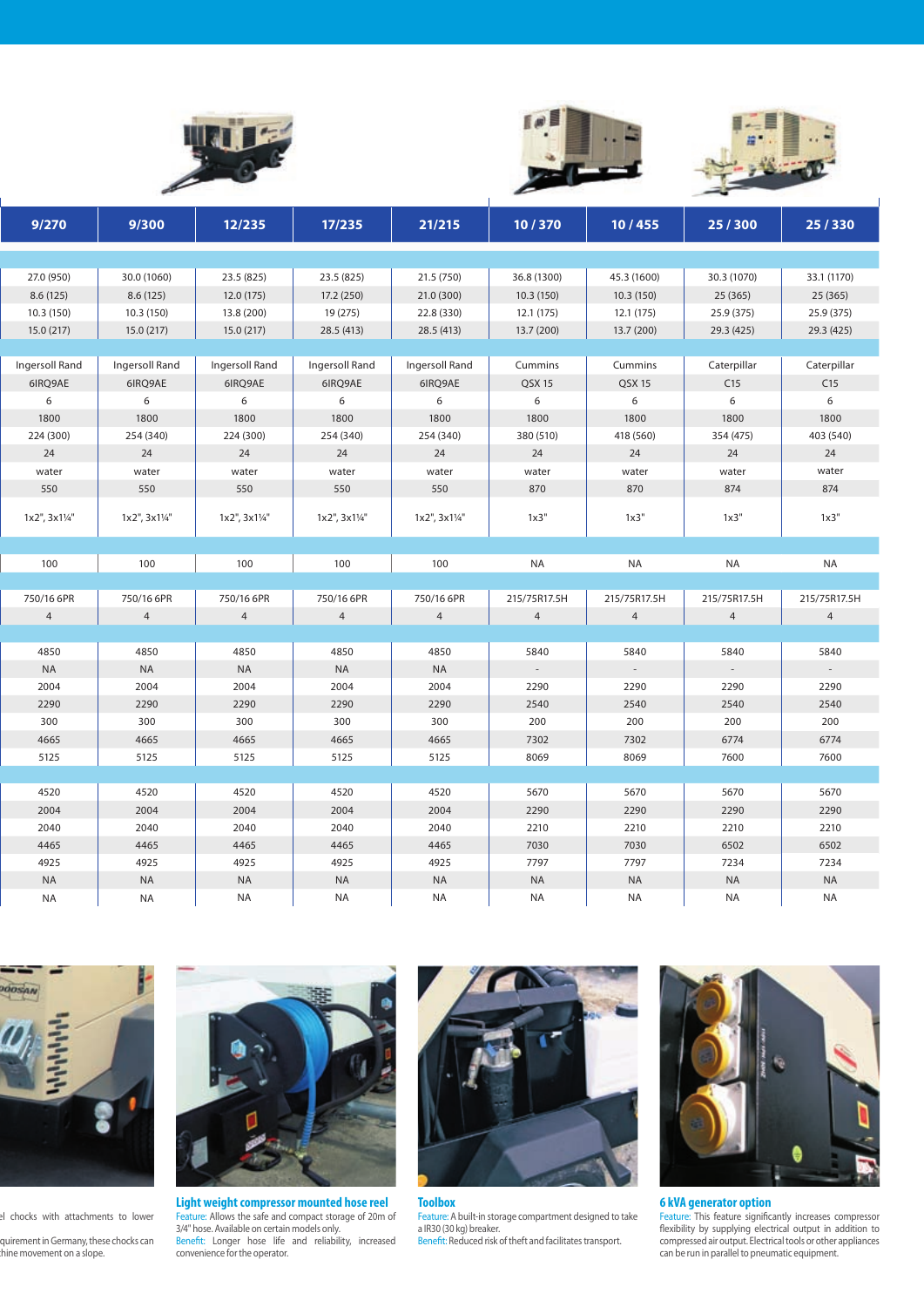## **Features and options**

| <b>Features and options (not exhaustive)</b>                   | 7/20                     | 7/26E                    | 7/41                     | $7/51$    | 7/71  | 7/120                    | 7/170                    | 12/150                   | 9/270                    | 10/370                   |
|----------------------------------------------------------------|--------------------------|--------------------------|--------------------------|-----------|-------|--------------------------|--------------------------|--------------------------|--------------------------|--------------------------|
|                                                                |                          | 7/31E                    |                          |           | 12/56 | 9/110                    | 10/125                   |                          | 9/300                    | 10/455                   |
|                                                                |                          |                          |                          |           |       | 10/105                   | 14/115                   |                          | 12/235                   | 25/300                   |
|                                                                |                          |                          |                          |           |       | 14/85                    |                          |                          | 17/235                   | 25/330                   |
|                                                                |                          |                          |                          |           |       |                          |                          |                          | 21/215                   |                          |
|                                                                |                          |                          |                          |           |       |                          |                          |                          |                          |                          |
| Fixed height unbraked running gear                             | Opt                      | Opt                      | $\overline{\phantom{a}}$ |           | ä,    | ä,                       | ä,                       |                          |                          |                          |
| Fixed height braked running gear                               | Std                      | Std                      | Std                      | Std       | Std   | Std                      | Std                      | Std                      | $\overline{a}$           |                          |
| Variable height unbraked running gear (incl. lights/side bars) | Opt                      | Opt                      | ÷,                       | $\bar{a}$ | à.    | L.                       | ÷,                       | $\overline{a}$           |                          |                          |
| Variable height braked running gear (incl. lights/side bars)   | Opt                      | Opt                      | Opt                      | Opt       | Opt   | Opt                      | Opt                      | Opt                      | $\overline{a}$           | ÷,                       |
| Wagon wheel type running gear                                  |                          | $\overline{\phantom{a}}$ | L.                       | ÷,        | ä,    | ä,                       | ÷,                       | ä,                       | Std                      | Std                      |
| Less running gear (base support mount with central drains)     | Opt                      | Opt                      | Opt                      | Opt       | Opt   | Opt                      | Opt                      | Opt                      | Opt                      | Opt                      |
| Prop stand                                                     | Std                      | Opt                      | Opt                      | Opt       | ä,    | ÷,                       | ä,                       | L                        |                          | Î,                       |
| Jockey wheel                                                   | Opt                      | Std                      | Std                      | Std       | Std   | Std                      | Std                      | Std                      |                          |                          |
| Roadlights                                                     | Opt                      | Opt                      | Opt                      | Opt       | Opt   | Opt                      | Opt                      | Opt                      | ä,                       |                          |
| Laser etching (rear canopy panel)                              |                          | Opt                      | Opt                      | Opt       | Opt   | $\overline{\phantom{a}}$ | $\overline{a}$           | $\overline{a}$           | $\overline{a}$           |                          |
| Lubricator                                                     | Opt                      | Opt                      | Opt                      | Opt       | Opt   | Opt                      | Opt                      | L.                       |                          |                          |
| Toolbox                                                        |                          | Opt                      | Opt                      | Opt       | Opt   | Std                      | Std                      | Std                      |                          |                          |
| Aftercooler and water separator                                |                          | Opt                      | Opt                      | Opt       | Opt   | Opt                      | Opt                      | Opt                      | Opt                      | Opt                      |
| Aftercooler, water separator and filters (IQ) CE               |                          | Opt                      | Opt                      | Opt       | Opt   | Opt                      | Opt                      | Opt                      | Opt                      | Opt                      |
| Aftercooler, water separator, filters and reheater             |                          | ÷.                       | ä,                       | Opt       | Opt   | ÷.                       | ä,                       | ×.                       |                          |                          |
| Spark arrestor                                                 | ÷,                       | Opt                      | Opt                      | Opt       | Opt   | Opt                      | Opt                      | Opt                      | Opt                      | Opt                      |
| Overspeed valve                                                |                          | Opt                      | Opt                      | Opt       | Opt   | Opt                      | Opt                      | Opt                      | Opt                      | Opt                      |
| Hose reel                                                      | $\overline{a}$           | Opt                      | Opt                      | Opt       | Opt   | $\overline{\phantom{a}}$ | $\overline{\phantom{a}}$ | $\overline{\phantom{a}}$ | $\overline{\phantom{a}}$ |                          |
| Security lift bail                                             | Std                      | Std                      | Std                      | Std       | Std   | Std                      | Std                      | Std                      | Std                      | Std                      |
| 6 kVA generator (simultaneous operation)                       | $\overline{\phantom{a}}$ | Opt                      | Opt                      | Opt       | Opt   | $\overline{\phantom{a}}$ | $\overline{\phantom{a}}$ | $\overline{\phantom{a}}$ |                          |                          |
| Cold start                                                     |                          | Opt                      | Opt                      | Opt       | Opt   | Opt                      | Opt                      | Opt                      | Opt                      | Opt                      |
| Wheel chocks                                                   | Opt                      | Opt                      | Opt                      | Opt       | Opt   | Opt                      | Opt                      | Opt                      | $\overline{\phantom{a}}$ | $\overline{\phantom{a}}$ |
| Clip for vehicle registration plate                            | Opt                      | Opt                      | Opt                      | Opt       | Opt   | ÷,                       |                          |                          |                          |                          |
| Custom colour (RAL code required)                              | Opt                      | Opt                      | Opt                      | Opt       | Opt   | Opt                      | Opt                      | Opt                      | Opt                      | Opt                      |
| Wheel nut position indicator                                   | Opt                      | Opt                      | Opt                      | Opt       | Opt   | Opt                      | Opt                      | Opt                      |                          | ÷,                       |
| Dual pressure switch (>7 bar units)                            |                          |                          |                          |           | Opt   | Opt                      | Opt                      | Opt                      | Opt                      | Opt                      |
| High ambient version (LAT 52°C)                                |                          | Opt                      | Opt                      | Opt       | Opt   | Opt                      | Opt                      | Opt                      | Opt                      |                          |



**Wheel nut position indicator** Feature: The checkpoints are fixed to the wheel nuts and set in a recognizable pattern.

Benefit: Safety precaution – should a wheel nut loosen, the set pattern will be broken.



#### **Spark arrestor**

Feature: Diesel engine exhaust spark arrestors are a basic but key safety feature for hazardous area applications. Benefit: Eliminates the risk of exhaust sparks.



**Overspeed valve**

Feature: Should the engine begin to accelerate due to volatile vapours in the atmosphere, an overspeed valve closes the air intake to the engine. Benefit: Prevents damage due to overspeed.